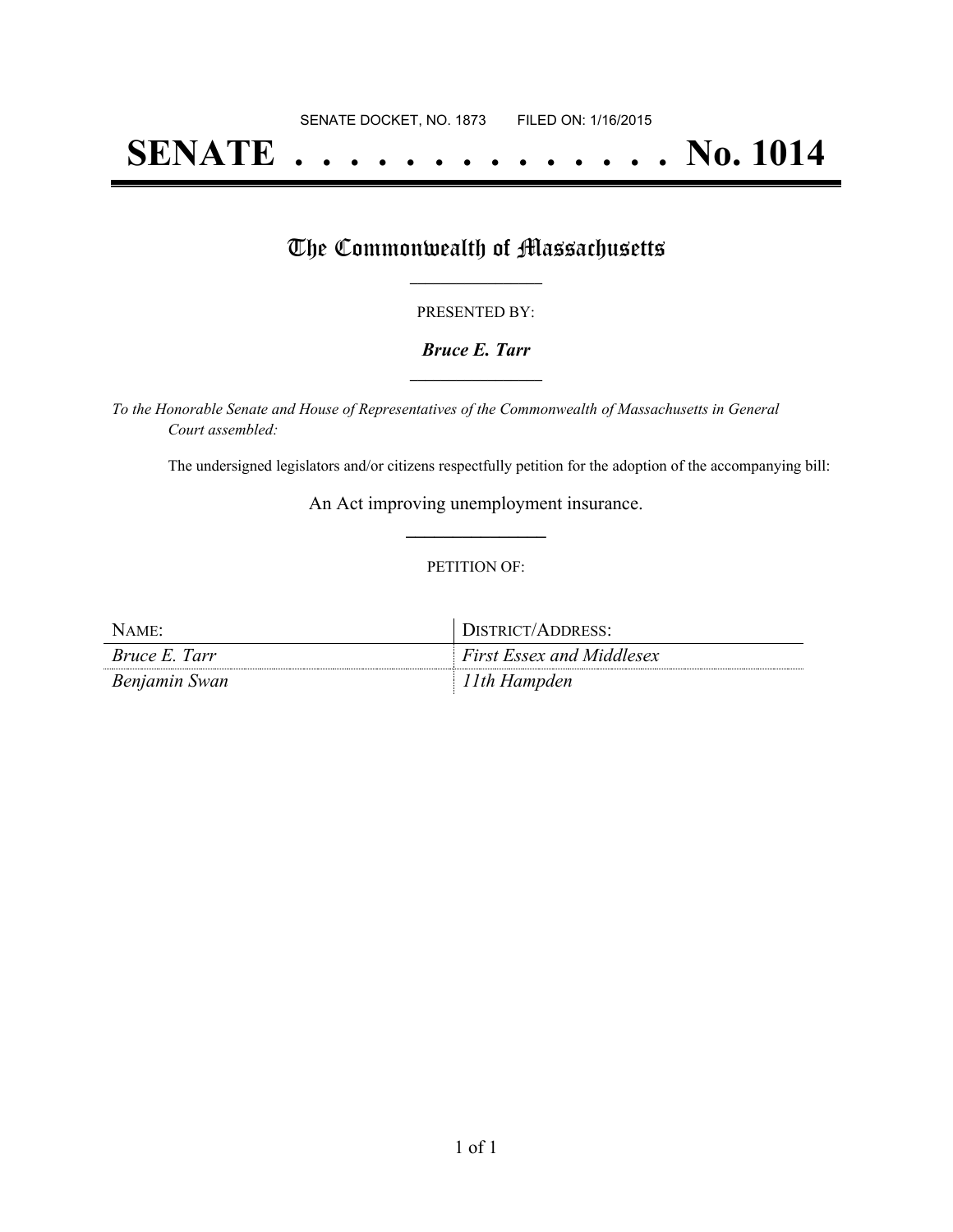## SENATE DOCKET, NO. 1873 FILED ON: 1/16/2015

## **SENATE . . . . . . . . . . . . . . No. 1014**

By Mr. Tarr, a petition (accompanied by bill, Senate, No. 1014) of Bruce E. Tarr for legislation to improve unemployment insurance. Labor and Workforce Development.

#### [SIMILAR MATTER FILED IN PREVIOUS SESSION SEE SENATE, NO. *895* OF 2013-2014.]

### The Commonwealth of Massachusetts

**In the One Hundred and Eighty-Ninth General Court (2015-2016) \_\_\_\_\_\_\_\_\_\_\_\_\_\_\_**

**\_\_\_\_\_\_\_\_\_\_\_\_\_\_\_**

An Act improving unemployment insurance.

Be it enacted by the Senate and House of Representatives in General Court assembled, and by the authority *of the same, as follows:*

1 SECTION 1. Subsection (i) of section 14 of chapter 151A, as appearing in the 2014

2 Official Edition, is hereby amended by striking out paragraph (1) and inserting in place thereof

3 the following paragraph:

 With respect to calendar years beginning on or after January 1, 2014, the experience rate of an employer qualifying therefore under subsection (b) shall be the rate which appears in the column headed by the unemployment compensation reserve percentage as of the applicable computation date and on the line with the applicable employer account reserve percentage as set forth in the experience rate table: SECTION 2. Paragraph (2) of subsection (i) of section 14 of said chapter 151A is hereby

10 repealed.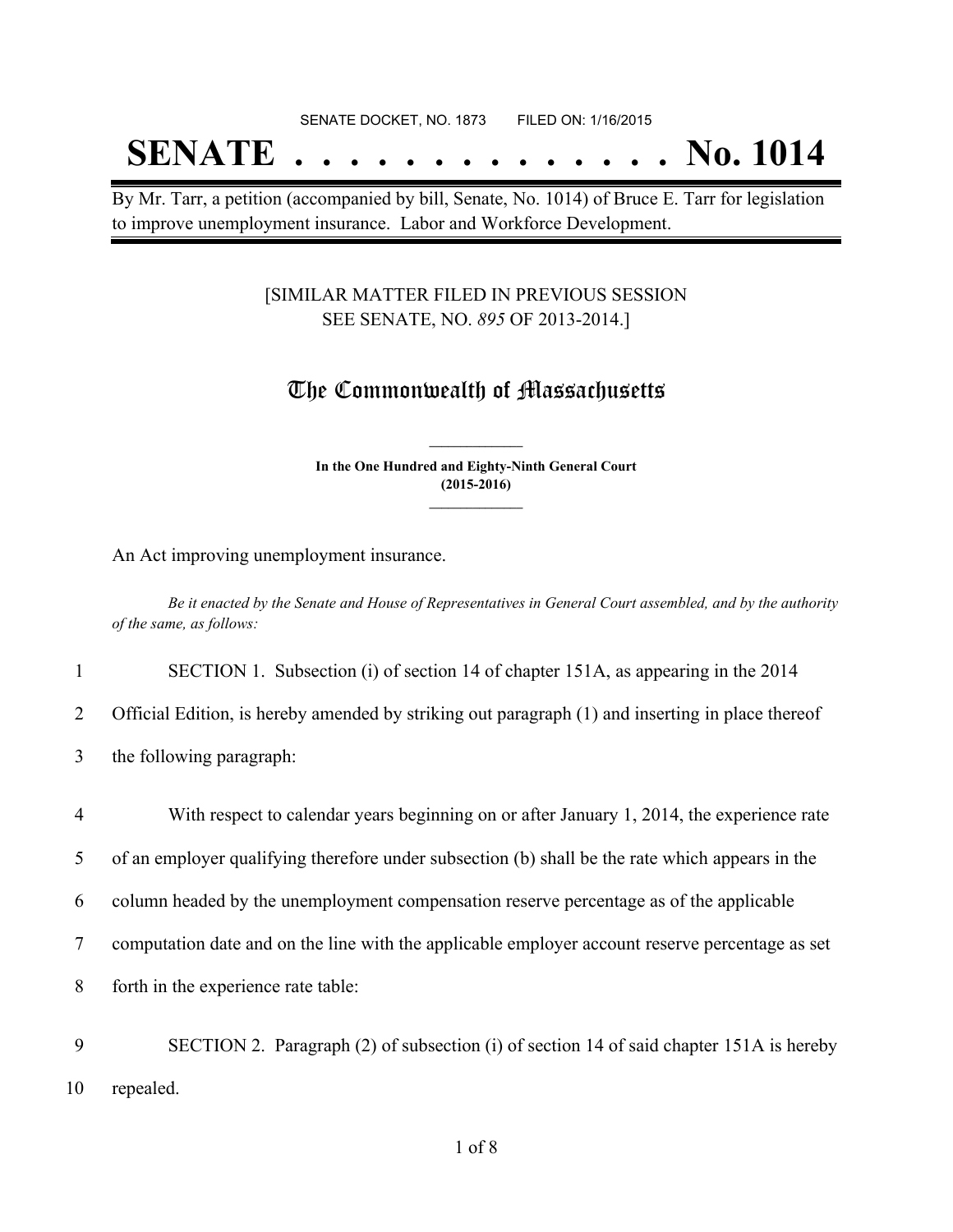SECTION 3. Paragraph (a) of Section 24 of said chapter 151A is hereby amended by striking out in its entirety said paragraph and inserting in place thereof a new paragraph:

 (a) Have been paid wages in the base period amounting to at least forty times the weekly benefit rate; provided, however, that for the period beginning on January first, nineteen hundred and ninety-five the individual has been paid wages in at least two quarters of the base period amounting to at least thirty times the weekly benefit rate; provided, further, that said amount shall be increased annually proportionately, rounding to the nearest one hundred dollars, to any increases which have occurred during the prior calendar year in the minimum wage as set forth in section one of chapter one hundred and fifty-one; and, provided further, that any such increase shall be effective beginning on the first Sunday in January.

 SECTION 4. Paragraph 1 of subsection (e) of section 25 of chapter 151A, as appearing in the 2014 Official Edition, is hereby amended by inserting after the word "misdemeanor", in lines 122 and 123, the following words:-

 (3) , or a continuation without a finding or an admission of sufficient facts to such a felony or misdemeanor..

 SECTION 5. Section 30 of said chapter 151A is hereby amended by striking out subsection (a) in its entirety and inserting in place thereof the following subsection:

 (a) Except as provided in subsection (b), the total benefits which an unemployed individual may receive during his benefit year shall be an amount equal to thirty-six percent of his wages in the base period, or an amount equal to thirty times his benefit rate, whichever is less, plus dependency benefits payable under section 29; provided, that if in any month the average state-wide unemployment rate for the prior 6 months, as determined by the United States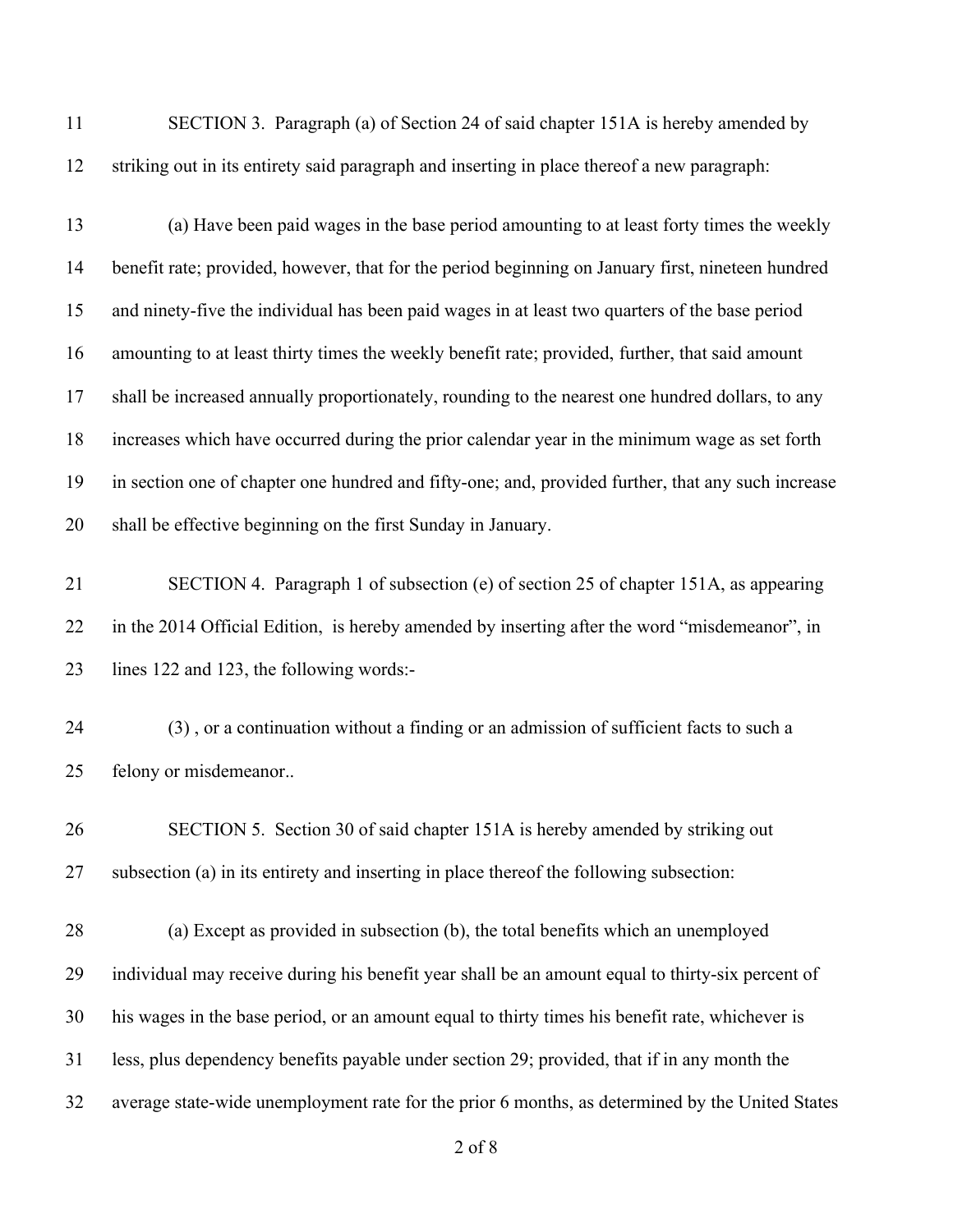Department of Labor, is equal to or below 5.1 percent, the total benefits which an unemployed individual who then files a claim may receive during his benefit year shall be an amount equal to 36 per cent of his wages in the base period or an amount equal to 26 times his benefit rate, whichever is less, plus dependency benefits payable under said section 29. If such amount includes a fractional part of a dollar, it shall be rounded to the next lower full dollar amount

 SECTION 6. Said section 30 of chapter 151A is hereby amended by adding the following:-

 (d) Notwithstanding the provisions of subsection (a), in any period that is not an extended benefit period as defined by section 30A, an individual's rights to receive regular benefits under this chapter for any week in excess of 26 times the individual's weekly benefit amount, plus dependency benefits payable under section 29, shall be dependent on the individual's participation in an unpaid internship program approved by the commissioner. For each week in excess of said time, up to 30 weeks, in order to receive the corresponding benefits for that week the individual shall complete a week in such program. Approved participation in such program shall not result in a decrease in an individual's regular benefits.

 SECTION 7. Section 38 of said chapter 151A of the General Laws, as so appearing, is hereby amended by inserting after the word "information.", in line 20, the following sentence:-

 If the employer responds within 10 days after such notice was mailed, the commissioner shall have a final determination of the matter within 30 days, unless good cause exists, in which case the commissioner shall send written notice to both the claimant and the employer that good cause exists for the matter not to be decided within 30 days; provided, however, that said written notice explains such good cause.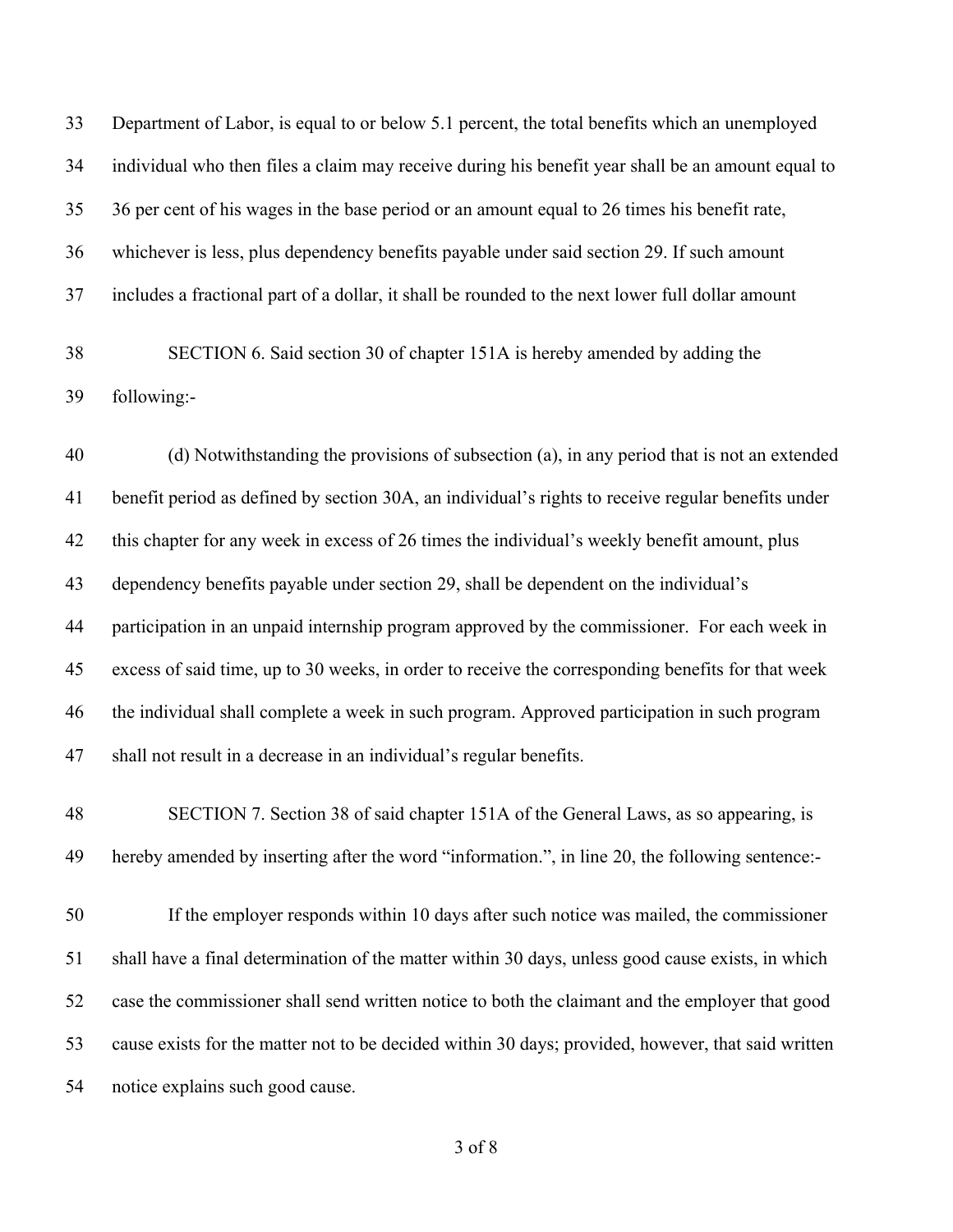| 55 | SECTION 8. Said section 38 of said chapter 151A of the General Laws, as so appearing,               |
|----|-----------------------------------------------------------------------------------------------------|
| 56 | is hereby further amended by inserting after the word "cause", in line 26, the following words:-    |
| 57 | ; and provided further, however, that the commissioner or an authorized representative              |
| 58 | shall not determine the matter on the available information and shall further investigate the claim |
| 59 | if the claimant has previously received benefits under this chapter while employed by said          |
| 60 | employer the previous calendar year or in any 2 of the previous 5 calendar years, as provided for   |
| 61 | in the second paragraph of subsection (a) of section 39.                                            |
| 62 | SECTION 9. Subsection (a) of section 39 of said chapter 151A of the General Laws, as                |
| 63 | so appearing, is hereby amended by adding the following paragraph:-                                 |
| 64 | The commissioner or an authorized representative shall, in consultation with the state              |
| 65 | advisory council provided for in section 9N of chapter 23, investigate any claim in which the       |
| 66 | claimant has previously received benefits under this chapter in the previous calendar year or in    |
| 67 | any 2 of the previous 5 calendar years; provided, however, that said investigation shall occur      |
| 68 | only if the claimant was employed by the employer against which said claimant is currently          |
| 69 | making the claim. Said investigation shall ensure the claimant is fully entitled to benefits under  |
| 70 | this chapter, and shall include, but not be limited to, an analysis of whether the unemployment is  |
| 71 | a result of a factual disruption of employment or rather a regular or seasonal method by the        |
| 72 | claimant to unlawfully generate income. The commissioner or an authorized representative shall      |
| 73 | represent the interests of the agency at a hearing if cause exists to suspect the claimant in not   |
| 74 | lawfully entitled to benefits.                                                                      |
| 75 | SECTION 10. Subsection (a) of section 62A of said chapter 151A of the General Laws,                 |
| 76 | as so appearing, is hereby amended by adding the following paragraph:-                              |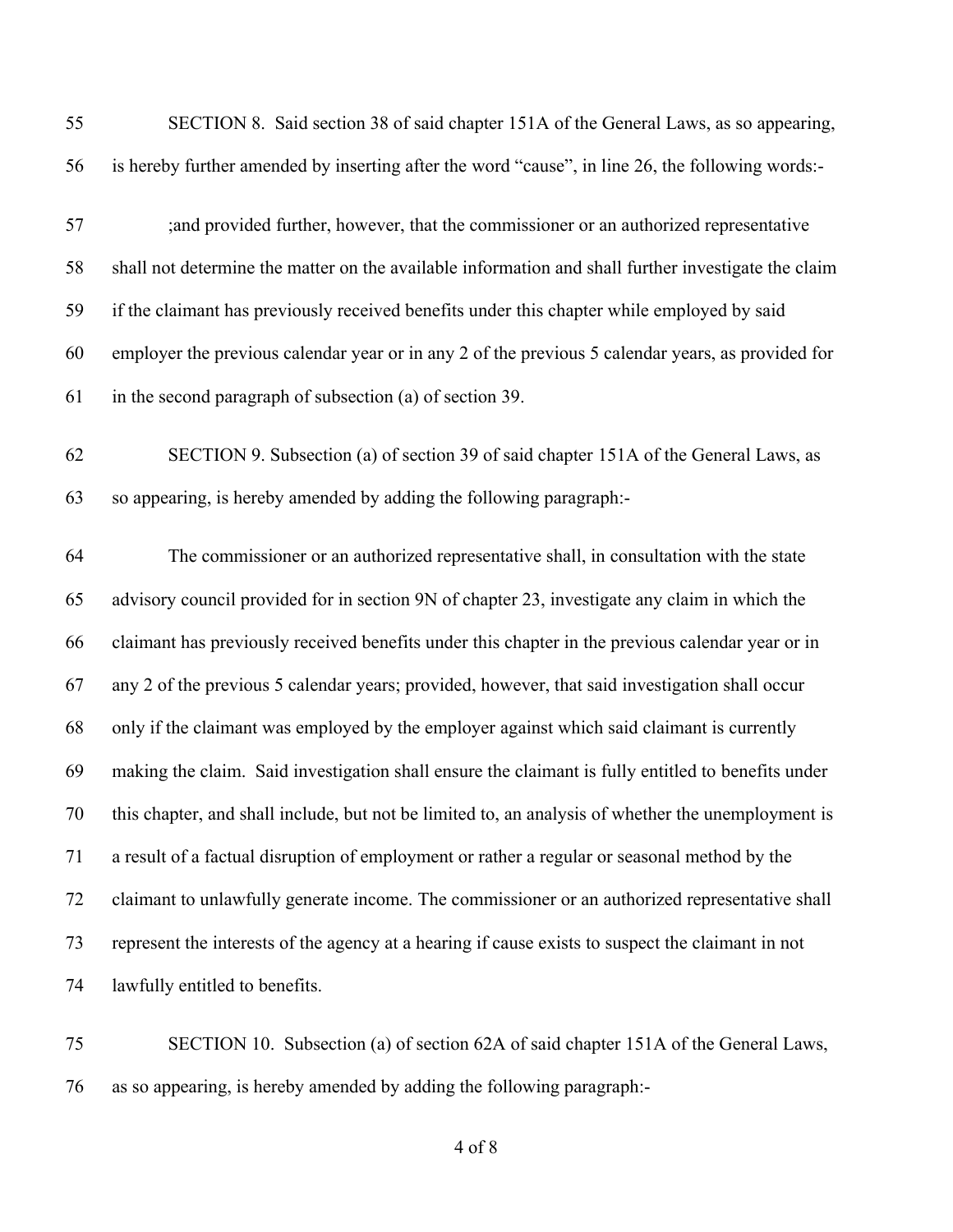The department shall yearly conduct not less than 1 public hearing to seek the input of Massachusetts employers. Not less than 20 days prior to a public hearing the commissioner shall conspicuously post notice of the time and location of the hearing on its website and send notice, electronically or otherwise, to every employer with an account with the department; the Massachusetts and Greater Boston Chambers of Commerce; the Massachusetts Tax Payers Association, Associated Industries of Massachusetts, and the National Federal of Independent Businesses.

 SECTION 11. Notwithstanding any general or special law to the contrary, the commissioner, as defined in section 1 of chapter 151A, shall establish a program through which in-state employers may offer unpaid internships or job training to individuals receiving state unemployment benefits and an approval process for the inclusion of any business in such program; provided, however, that said program shall allow for employers to begin formal employment with an individual for not more than 1 week while the individual receives unemployment benefits. The purpose of this program shall be to maximize opportunities for worker training and establish connections between businesses and the state workforce."

 SECTION 12. There shall be a special commission to conduct an investigation and study of the activities and efficacy of the adjudication of unemployment insurance claims by the department of unemployment assistance under the executive office of labor and workforce development. The commission shall consist of 11 members: 2 members who shall be appointed by the state auditor, both of whom shall have experience with the adjudication of unemployment disputes, and 1 of whom shall serve as chair; 2 members of the senate, 1 of whom shall be appointed by the senate president and 1 of whom shall be appointed by the minority leader of the senate; 2 members of the house of representatives, 1 of whom shall be appointed by the speaker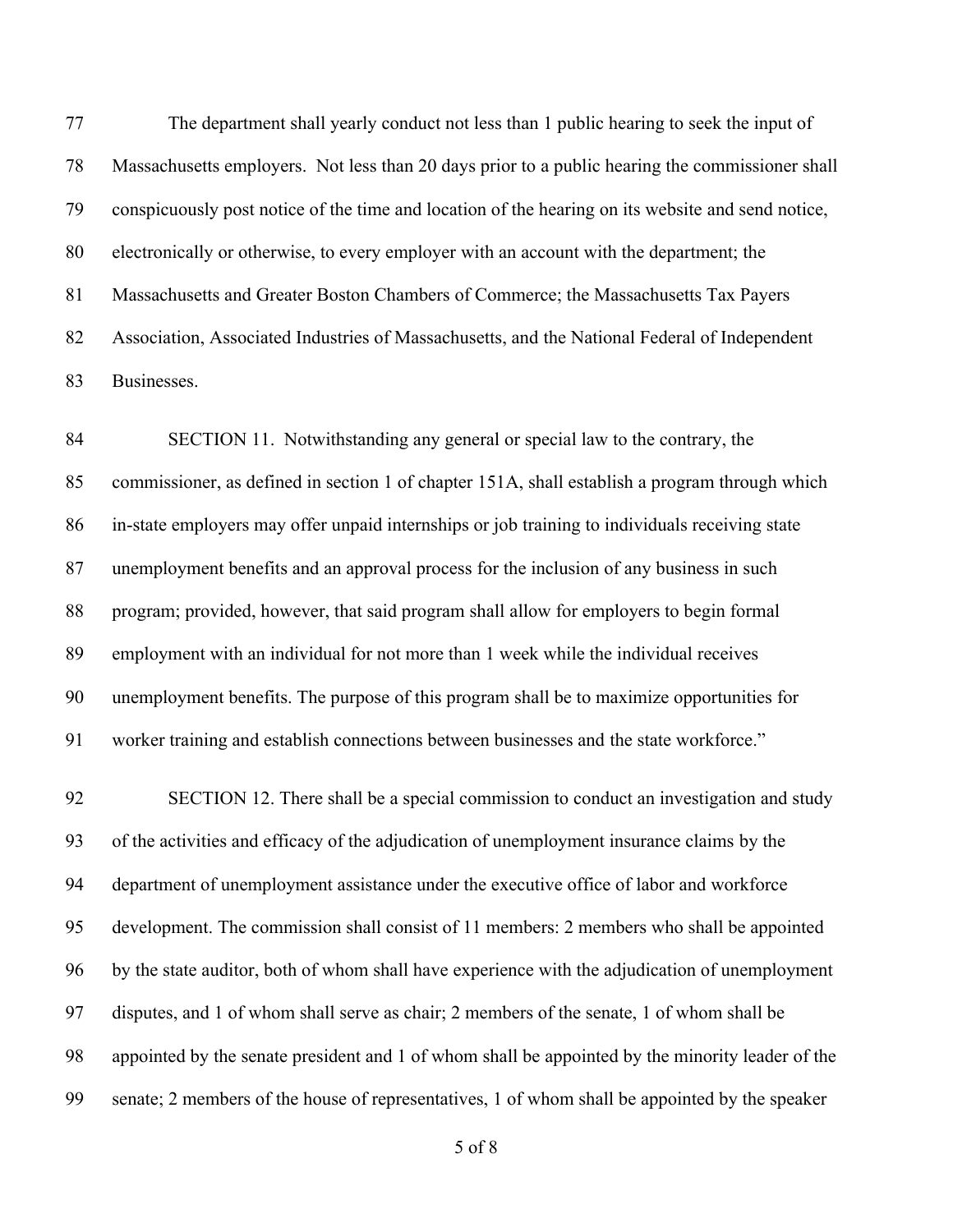of the house and 1 of whom shall be appointed by the minority leader of the house; the director of the department of unemployment assistance, or a designee; the president of the Massachusetts taxpayer's foundation, or a designee; the executive vice-president of the AFL-CIO, or a designee; the executive vice-president of associated industries of Massachusetts, or a designee; and the executive director of the Massachusetts municipal association, or a designee.

 The study shall include, but not be limited to, an analysis of: (1) the number of claims received by the department quarterly since January 1, 2010 and the resulting status of all claims, including any information pertinent to the description of the status of said claims, including, but not limited to (i) the results of all initial determinations of claims, (ii) the results of any appeals resulting from said initial determination, (iii) the number of rulings reversed through the appeals and review process, (iv) the number of claims arising from the provisions of subdivisions (1) and (2) of subsection (e) of section 25 of chapter 151A, and (v) the number of claims settled in favor of the claimant and in favor of the employer; (2) the average length of time of the appeals and review process of a claim from initial determination to final disposition; (3) the procedures through which the department hires and trains new employees to implement the provisions of sections 39 through 41, inclusive, of chapter 151A, including a determination as to whether or not employment procedures have been followed pursuant to section 9K of chapter 23.

 The study shall also include the recommendations of the commission relative to: (1) procedures through which the department may produce a quarterly report, to be posted on the department's website, of the number of active claims and the status of said claims; (2) procedures through which any current backlog of cases may be fairly and efficiently resolved and avoided in future department proceedings; (3) procedures through which oversight and 122 quality control principles may be implemented to ensure the continuing prompt, equitable, and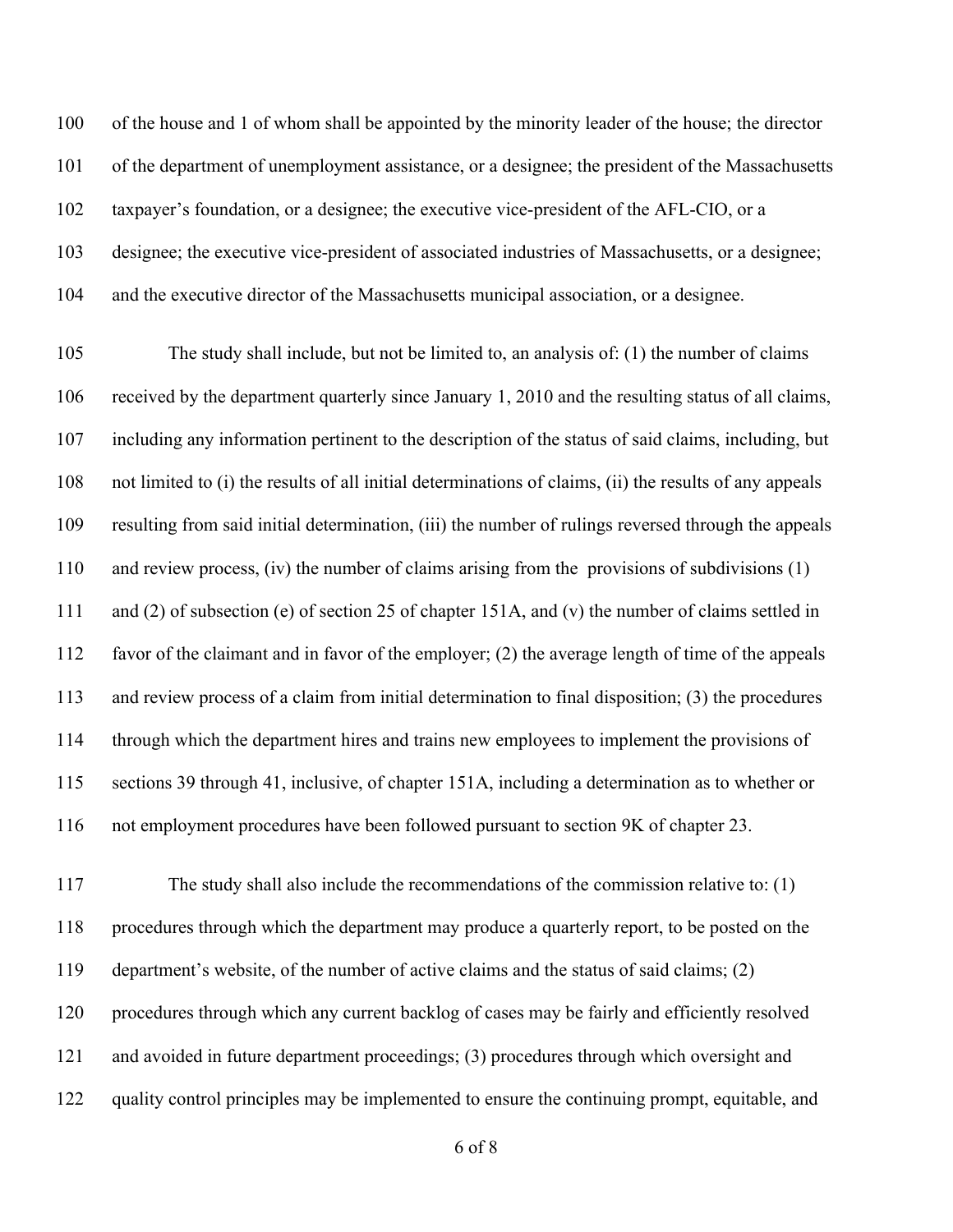transparent application of current law by the commissioner and the board of review; (4) a complete review of current statute and regulations relative to the implementation of chapter 125 151A and any recommendations as to possible legislative reform and streamlined procedures, including, but not limited to, recommendations and procedures for the uniform and effective implementation of section 25 of chapter 151A.

 The commission may request from all state agencies such information and assistance as the commission may require. The commission shall report the results of its investigation and study, together with drafts of legislation, if any, necessary to carry its recommendations into effect, by filing the same with the clerks of the senate and house of representatives, who shall forward the same to the joint committee on public health and the house and senate committees on ways and means on or before December 31, 2013."

 SECTION 13. Notwithstanding any general or special law to the contrary, the secretary of labor and workforce development shall convene a task force to examine the payment structure of unemployment benefits. The task force shall consist of the secretary of labor and workforce development or a designee, who shall serve as the chair; a designee of the state advisory council; a representative from the National Bureau of Economic Research; a representative of the Political Economy Research Institute at the University of Massachusetts, Amherst; and a representative of the Rappaport Institute of Greater Boston. The task force shall evaluate the payment structure of unemployment benefits in the commonwealth and the desirability of altering the payment structure to provide for lesser payments the longer a claimant remains unemployed, until termination of benefits or reemployment. Said evaluation shall include an analysis of providing an optional one-time lump sum payment within the beginning stages of unemployment; provided, however, that said payment is less than the average total payment